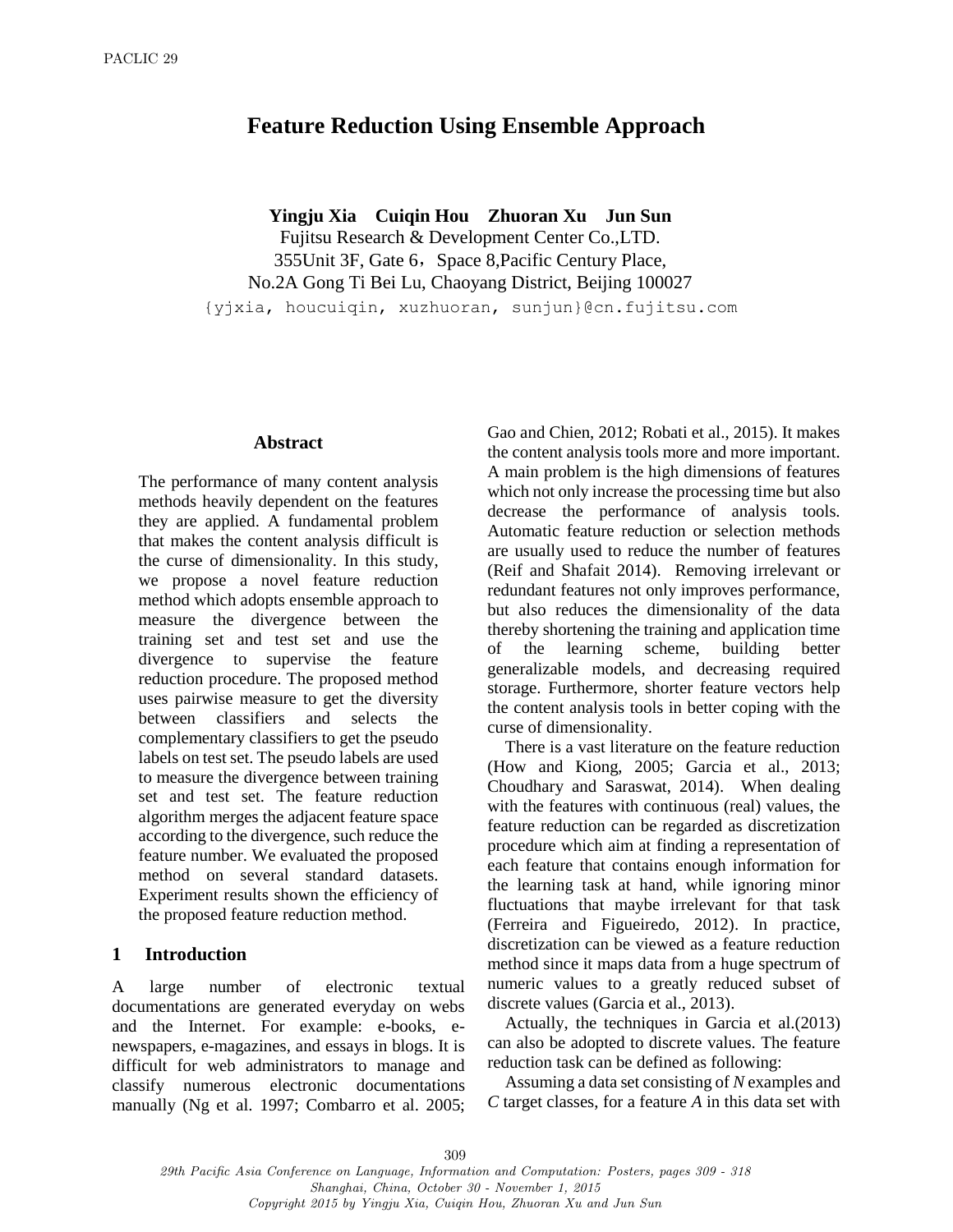continuous values which has the range  $[d_0, d_m]$ , or a set of discrete values  $(d_0, d_1, ..., d_m)$ . The feature reduction algorithms aim to put these values into several bins or intervals:  $D = \{[d_0, d_1], [d_1, d_2], \ldots,$  $[d_{m-1}, d_m]$ . Each feature value is then mapped into the bin or interval in which it falls. By tuning the number of the bins, the feature space can be reduced.

Two major categories of feature reduction techniques include unsupervised and supervised methods. Unsupervised methods (Bay, 2001; Li and Wang, 2002; Yang and Webb, 2009) do not consider the class label whereas supervised ones do. (Wu, 1996; Kerber, 1992; Zighed et al., 1998; Singh and Minz, 2007; Jin et al., 2009; Jiang et al., 2010) Comprehensive listings of these techniques can be found in the works of Garcia et al. (2013). The main drawback of all the previous work is the difficulty to accurately handle the gap between the training set and test set. Once the test set changes, the previous trained model cannot catch the property of the new test set.

In this study, we propose a novel feature reduction method which adopts ensemble approach to evaluate the difference/divergence between training set and test set. The divergence is used to merge and modify the feature space, such reduce the feature number. The remaining sections of the paper are organized as follows. Section 2 presents our methods for feature reduction. Section 3 reports experimental results on standard datasets. Section 4 presents concluding remarks and future work.

## **2 Method**

## **2.1 Related work**

As shown by Dougherty el al. (1995), the unsupervised methods and supervised methods are different in the way they use the instance labels. The unsupervised methods do not make use of the instance labels. In contrast, supervised methods utilize the class labels of instances. The representative unsupervised method are Equal Width and Equal Frequency. The Equal Width method divides the range of observed values for a feature into *k* equal sized bins, where *k* is a usersupplied parameter. Equal Frequency method divides a continuous variable into *k* bins where (given *m* instances) each bin contains *m/k* (possibly duplicated) adjacent values. Take a feature which is observed to have values bounded by  $d_0$  and  $d_m$  ([ $d_0$ ,

 $d_m$ ), the Equal Width method computes the bin width:

$$
\delta = \frac{d_m - d_0}{k}
$$

The bin boundaries are constructed at  $d_0 + i \delta$ , where  $i = 1, ..., k-1$ , thus the intervals will be {  $[d_0,$  $d_0 + \delta$ ,  $(d_0 + \delta, d_0 + 2\delta)$ , ...,  $(d_0 + (k-1)\delta, d_0 + k\delta)$ 

The method is applied to each feature independently. It makes no use of instance class information. Since these unsupervised methods do not utilize instance labels in setting partition boundaries, it is likely that classification information will be lost by binning as a result of combing values that are strongly associated with different classes into the same bin (Kerber, 1992). In some cases this could make effective classification much more difficult.

As mentioned above, the supervised methods utilize the instances labels to adjust the bin/interval borders. The simplest way may be to place interval borders between each adjacent pair of examples that are not classified into the same class. Suppose the pair of adjacent values on feature *A* are  $x_1$  and  $x_2$ ,  $x=(x_1+x_2)/2$  can be taken as an interval border. If the feature *A* is very informative, which means that positive and negative examples take different value intervals on the attribute, this method is very efficient and useful. However, this method tends to produce too many intervals on those attributes which are not very informative. Such many other supervised methods have been proposed. The representative method is Bayesian method (Wu, 1996).

According to Bayes formula,

$$
P(c_j|x) = \frac{P(x|c_j)P(c_j)}{\sum_{k=1}^{m} P(x|c_k)P(c_k)}
$$
(1)

Where  $P(c_j|x)$  is the probability of an example belonging to class  $c_j$  if the example takes value  $x$ .  $P(x|c_i)$  is the probability of the example taking value *x* on the feature if it is classified in the class *cj*.

Given  $P(c_j)$  and  $P(c_j|x)$ , we can construct a probability curve for each class *cj*:

$$
B_j(x) = P(x|c_j)P(c_j)
$$
 (2)

When the curves for every class have been constructed, interval/bin borders are placed on each of those points where the leading curves are different on its two sides. Between each pair of those points including the two open ends, the learning curve is the same.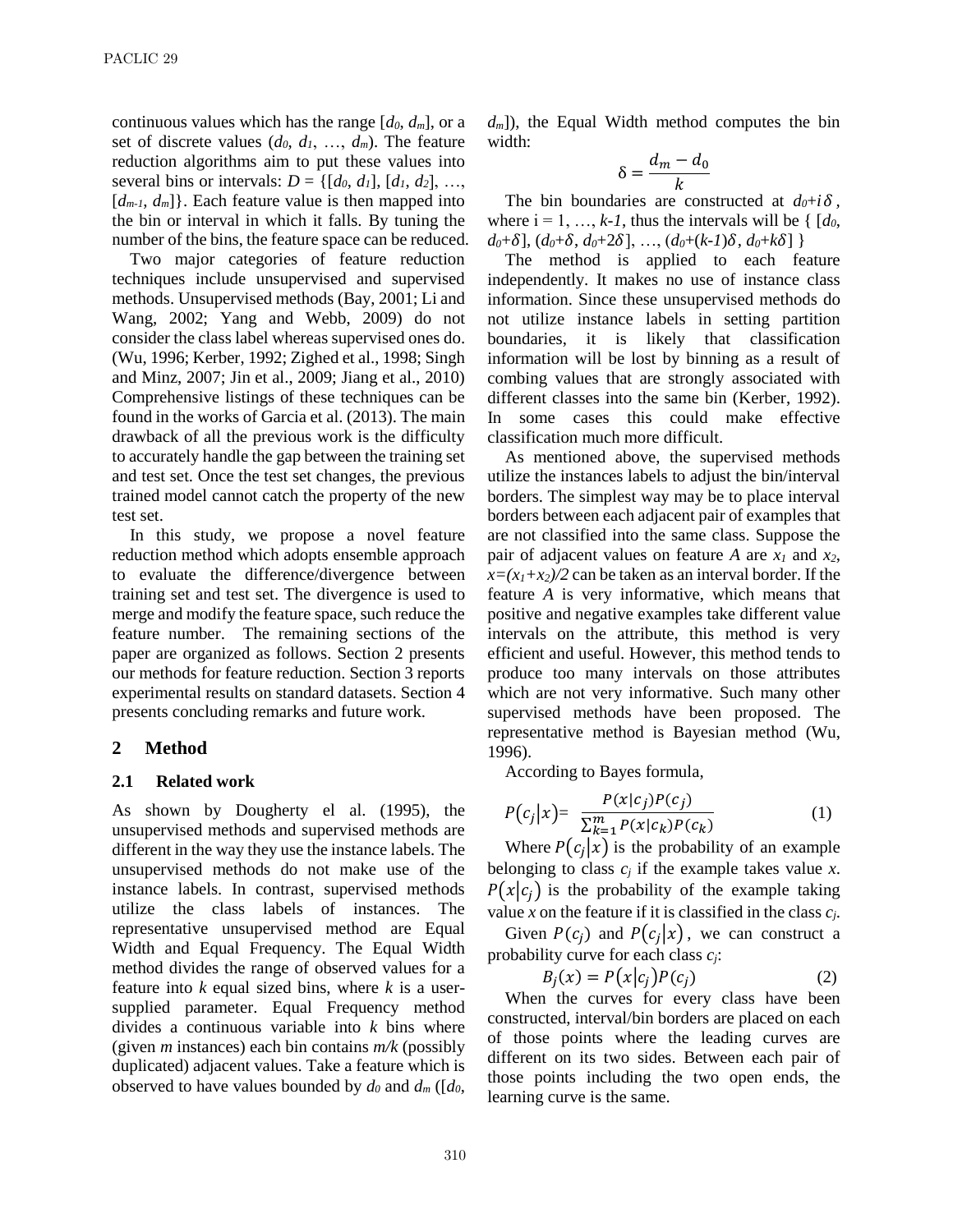#### **2.2 Motivation**

From the description in Section 2.1, we known that the supervised methods consider the class attribute depends on the interaction between input features and class labels. It depends on the stationary assumption. Actually, the stationary assumption does not always hold in the real applications (Bai et al., 2014; Gama et al. 2014). For many learning tasks where data is collected over an extended period of time, its underlying distribution is likely to change. The drift in the underling distribution may result in a change in the learning problem.

If we can get the real labels in the test set, we should utilize these labels to supervise the feature reduction. But actually, we can't get the real labels. Consider that there is always a pool of classifiers such as Random Forest, Gradient Boosting, Maximum Entropy and Naïve Bayes. Each classifier has its own advantage. The ensemble learning (Dietterich, 2000; Wozniak et al., 2014) is such a technique focus on the combination of classifiers from heterogeneous or homogeneous modeling background to give the final decision. It is primarily used to improve the classification performance of a model, or reduce the likelihood of an unfortunate selection of a poor one. Dietterich (2000a) summarized the benefits:

(a) Allowing to filter out hypothesis that, though accurate, might be incorrect due to a small training set.

(b) Combining classifiers trained starting from different initial conditions could overcome the local optima problem.

(c) The true function may be impossible to be modeled by any single hypothesis, but combinations of hypotheses may expand the space of representable functions.

In this study, we adopt the ensemble learning method to the feature reduction. We employ ensemble classifiers to process the test set and get classification labels. We call the labels gotten from this procedure the pseudo labels since they are not the real labels in the test set. The pseudo labels are utilized to measure the difference/divergence between the training set and test set. The difference is been used to modify the feature space. More concretely, for each adjacent interval, the proposed method calculates the divergence between the labeled examples in training set and the pseudo

labeled examples in test set and decide whether merge these intervals or not.

#### **2.3 Method**

To simplify, we take the two-class classification as example. The task of feature reduction is to put the feature values into several bins. The feature number will be reduced since the number of bins is generally less than the feature value number.

The typical unsupervised method such as the Equal Width method, do not make use of instance labels. The feature values are put into several equal sized bins. The supervised methods try to utilize the distribution of the classes in the training set to supervise the feature merge procedure. The equalwidth method has the risk that merges values that are strongly associated with different classes into the same bin. The representative supervised method such as Bayesian avoids this problem by estimating the condition probability in the training set. The basic assumption is that the training set and test set has the same distribution, but it does not always holds. When distribution of training and test set are difference, the typical supervised method will fail.

The ensemble learning approach is adopted in this study, we get the pseudo labels of every instance in the test set by using other classifiers. Then, we use the *KL* divergence to measure the difference between training set and test set.

$$
D(P_{tr} \parallel P_{ts}) = \sum_{y} \sum_{i} P_{tr}(y|f_i) \log \frac{P_{tr}(y|f_i)}{P_{ts}(y|f_i)}
$$
(3)

Here the  $f_i$  denote the feature *i*, the  $P_{tr}(y/fi)$  and  $P_{ts}(y/fi)$  are the probability of the output label under the condition  $f_i$  in the training set and test set respectively, the  $D(P_{tr} \parallel P_{ts})$  is the divergence between the training set and test set in the given interval.

Since the pseudo labels are the crucial to the feature reduction, how to select the candidate classifiers for getting the pseudo labels is also the key point. The intuition is that the mutually complementary classifiers which are characterized by high diversity and accuracy should be selected to get the pseudo labels for each other. Actually, the diversity has been recognized as a very important characteristic in classifier combination. Empirical results have illustrated that there exists positive correlation between accuracy of the ensemble and diversity among the base cassifiers (Dietterich,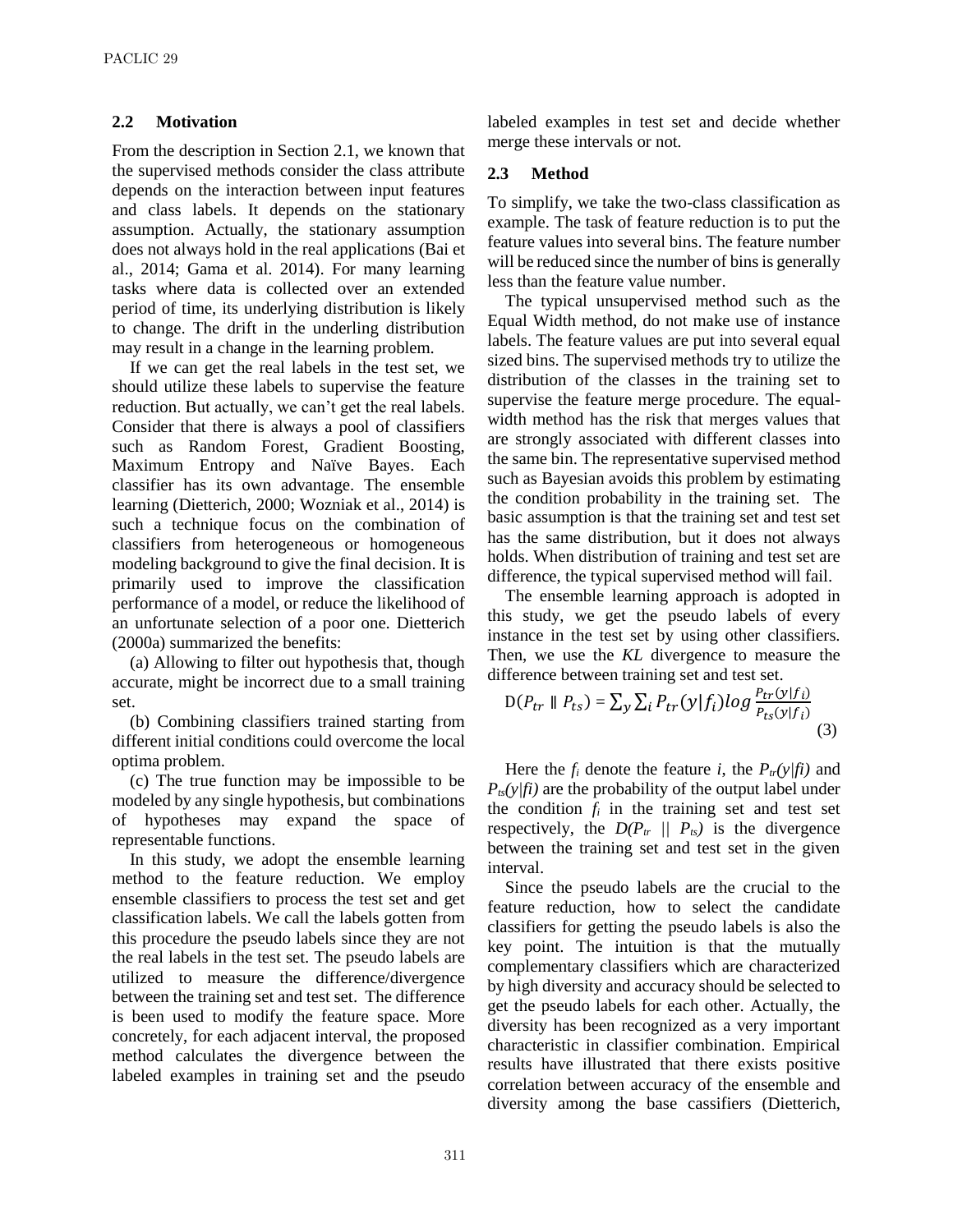2000b; Kuncheva and Whitaker, 2003; Tang *et al.*, 2006). Further, most of the existing ensemble learning algorithms (Brieman, 1996; Liu *et al*. 2000) can be interpreted as building diverse base classifiers implicitly. However, the problem of measuring classifier diversity and so using it effectively for building better classifier ensembles is still an open topic. Most researchers discuss the concept of diversity in terms of correct/incorrect outputs (Brown *et al*., 2005; Kuncheva and Whitaker, 2003; Tang *et al*., 2006). Kuncheva and Whitaker (2003) divide the diversity measures into pairwise diversity measures and non-pairwise diversity measures. For pairwise diversity measure, the *Q* statistics, the correlation coefficient, the disagreement measure and the double-fault measure are most commonly used. The previous experimental studies have shown that most diversity measures perform similarly (Kuncheva and Whitaker, 2003; Tang *et al*., 2006). In this study, we adopt the disagreement measure (Ho, 1998; Skalak, 1996) to select the classifiers for getting pseudo labels.

The disagreement measure of classifier *i* and *k* is defined as :

$$
Dis_{i,k} = \frac{N^{01} + N^{10}}{N^{00} + N^{01} + N^{10} + N^{11}}
$$
\n(4)

Where  $N^{00}$ ,  $N^{01}$ ,  $N^{10}$  and  $N^{11}$  are derived from the below table:

|                  | $D_k$ correct(1) | $D_k$ wrong(0) |
|------------------|------------------|----------------|
| $D_i$ correct(1) |                  | 1 TI U         |
| $D_i$ wrong(0)   | 70I              | n 700          |

Table 1: A 2\*2 table of the relationship between a pair of classifiers

Support we have gotten the *L* classifiers which have high diversity with the target classifier for feature space reduction. The straightforward way is to use the classifier with highest diversity to get the pseudo labels. However, this method does not consider the accuracy of the classifier been selected. How about the result if the classifier with the highest diversity does not performance well? Actually, beside the diversity, the accuracy of the classifier and the classification confidence are also key factors for the pseudo labels getting. The accuracy of classifier can be explicitly expressed by the weight of classifier. The classification confidence , which was theoretically proved to be a key factor on the generalization performance (Shawe-Taylor and Cristianini, 1999), has been utilized in certain ensemble learning algorithms (Freund and Schapire, 1997; Li *et al*., 2014; Quinlan, 1996; Schapire and Singer, 1999).

In this study, we extract the pseudo labels by combining the ensemble margin (Schapire *et al*., 1998) and classification confidence (Li *et al*., 2014). Let:

 $h_i$  ( $j=1,2, ..., L$ ): the selected classifiers with high diversity.

 $X = \{(x_i, y_i), i = 1, 2, ..., n\}$ : the data set

 $y_i$ : the class label of the sample  $x_i$ 

 $\bar{y}_{ij}$ : the classification decision of  $x_i$  estimated by the classifier *h<sup>j</sup>*

 $c_{ii}$ : the classification confidence of  $x_i$  estimated by the classifier *h<sup>j</sup>*

define the margin as:

$$
m(x_i) = \sum_{j=1}^{L} w_j \gamma_{ij} c_{ij}
$$
  
s.t.  $w_j \ge 0$ ,  $\sum_{j=1}^{L} w_j = 1$  (5)

where the  $w_i$  is the weight of the classifier  $h_i$  and

$$
\gamma_{ij} = \begin{cases} 1 & \text{if } y_i = \bar{y}_{ij} \\ -1 & \text{if } y_i \neq \bar{y}_{ij} \end{cases}
$$
(6)

We can get the optimal  $W = [w_1, ..., w_L]_{L*1}^T$  by minizing the objective function below:

$$
W = \underset{W}{\text{argmin}} \|U - TW\|_{2}^{2} + \lambda \|W\|_{2} \tag{7}
$$

Where 
$$
U = [1, ..., 1]_{n*1}^T
$$
,  $T = [\gamma_{ij} c_{ij}]_{n*L}$   
\n
$$
||U - TW||_2^2 = \sum_{i=1}^n (1 - m(x_i))^2
$$
\n(8)

 $\lambda$  is a Lagrange multiplier

The optimal W is utilized to get the finnal pseudo labels by combine the *L* classifiers with high diversity.

Once we got the pseudo labels, we will use these labels to supervise the feature reduction procedure. The distribution difference between the training set and test set can be measured.

The proposed feature reduction method searches the whole feature space by a fixed step. For each adjacent interval, the proposed method calculates the divergence between the labeled examples in training set and the pseudo labeled examples in test set and decides whether merge these intervals or not.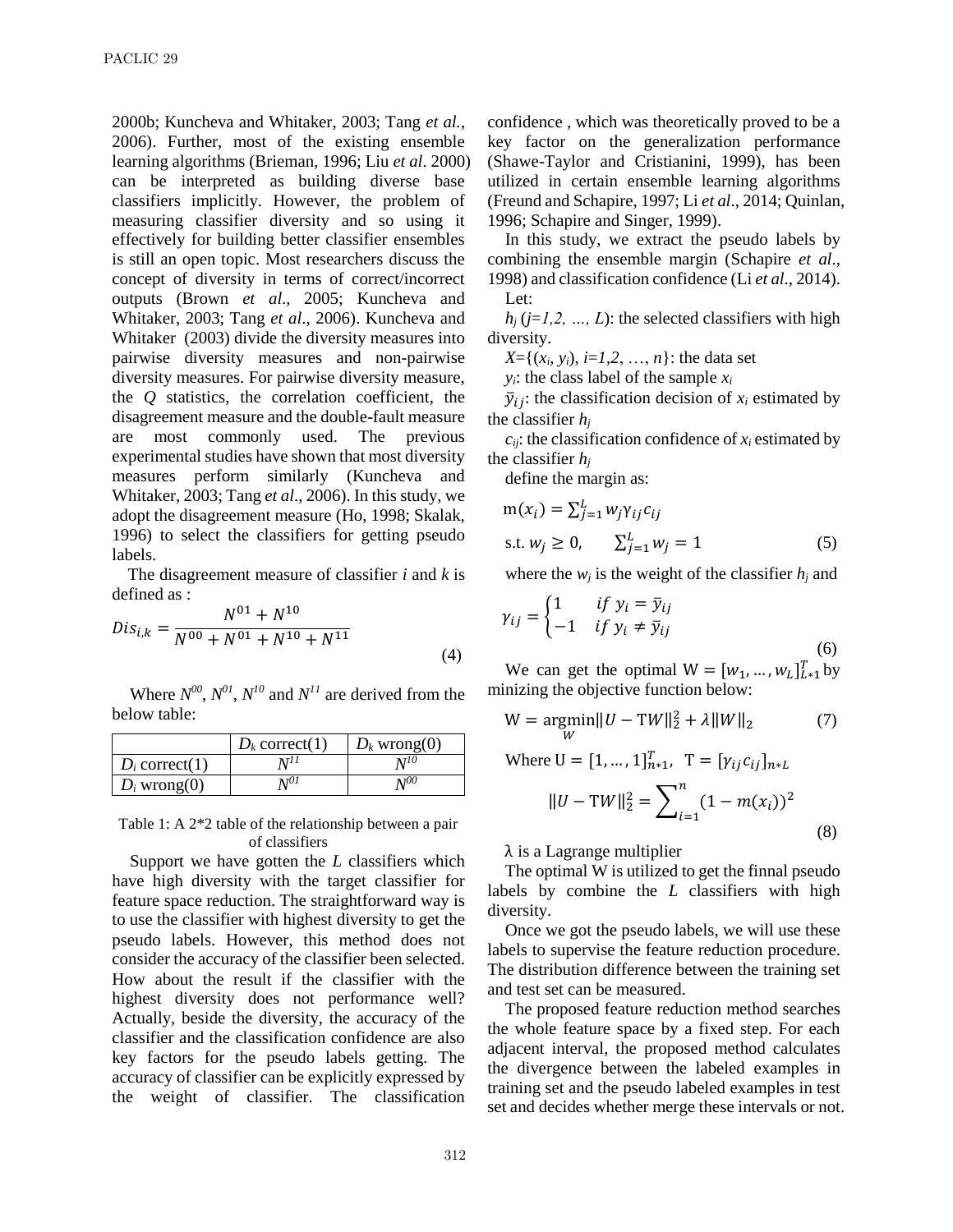The adjacent intervals which have small change in the distribution will be merged. By elaborately selected moving step and the distribution distance threshold, the feature space will finnally partitioned into several sub-space which will reduce the original feature space.

The algorithm is shown below:

#### **BEGIN**

For each classifier *i*:

Select the *L* classifiers with high disagreement with the classifier *i* in the classifier pool

Optimize the weight *W* of the selected *L* classifiers

Make an ensemble model form the selected *L* classifiers and the optimal weight *W*

Get the pseudo labels in the test set using the ensemble model

For each feature *fi*:

Set the interval merge step: *T*

For each adjacent *T*:

Get the Bayesian measure  $B_T$  using the formula (2)

Get  $KL$  Divergence  $D_p$  using the formula (3)

IF  $B_T < \theta_b$  and  $D_p < \theta_d$ 

Merge the adjacent intervals ELSE

Go to next interval *T*

#### **END**

Here, the  $\theta_b$  and  $\theta_d$  are the threshold for Bayesian-measure and *KL* divergence respectively.

## **3 Experimental Results**

The performance of the proposed method is evaluated on 20 UCI datasets (Frank and Asuncion, 2010). The detailed information of these datasets are shown in Table 2.

In the table 2, '#I' denotes the number of instances, '#F' denotes the feature number and '#C' denotes the classess number. These datasets cover some highdimensional sets, some large sets, some small sets and some typical/balanced sets. More detailed information can be found on the UCI website.

The classifier pool includes Random Forest, Decision Tree, Gradient boosting, Maximum Entropy and Naïve Bayes. Every model uses the pseudo labels gotten from others to make the feature reduction.

A set of experiments are conducted in the multiple classifier system to show the performance of the proposed ensemble featrure reduction method. The conventional weighted majority voting approach is adopted as the fusion method for multiply classifier. Some analysis (Kuncheva, 2004; Wozniak and Jackowski, 2009) shown that it is an effective way for fusion of multiply classifier. The algorithm begins by creating a set of experts and assigning a weight to each. When a new instance arrives, the algorithm passes it to and receives a prediction from each expert. The algorithm predicts based on a weighted majority vote of the expert predictions.

The data sets considered are partitioned using the 10-fold cross-validation procedure. The 'Accuracy' is used as the performance measures. The 'Accuracy' is the number of successful hits relative to the total number of classification. It has been by far the most commonly used metric for assessing the performance of classifiers for years (Prati et al., 2011; Witten et al., 2011).

| <b>Dataset</b>                       | #I     | #F   | #C             |
|--------------------------------------|--------|------|----------------|
| Abalone                              | 4177   | 8    | 28             |
| Audiology                            | 226    | 69   | 23             |
| <b>Breast Cancer</b>                 | 286    | 9    | $\overline{c}$ |
| <b>Car Evaluation</b>                | 1728   | 6    | 4              |
| Census                               | 199523 | 40   | $\overline{c}$ |
| Ecoli                                | 336    | 8    | 8              |
| <b>Internet Advertisements</b>       | 3279   | 1558 | $\overline{c}$ |
| Iris                                 | 150    | 4    | 3              |
| Letter Recognition                   | 20000  | 16   | 26             |
| Magic Gamma Telescope                | 19020  | 11   | $\overline{c}$ |
| Mammographic Mass                    | 961    | 6    | $\overline{c}$ |
| <b>Molecular Biology</b>             | 3190   | 61   | 3              |
| Musk                                 | 476    | 168  | $\overline{c}$ |
| Nursery                              | 12960  | 8    | 5              |
| <b>Ozone Level Detection</b>         | 2536   | 73   | $\overline{c}$ |
| Page Blocks Classification           | 5473   | 10   | 5              |
| Pima Indians Diabetes                | 768    | 8    | $\overline{c}$ |
| <b>Spectf Heart</b>                  | 267    | 44   | $\overline{c}$ |
| <b>Statlog (Vehicle Silhouettes)</b> | 946    | 18   | 4              |
| Yeast                                | 1484   | 8    | 10             |

Table 2. The datasets description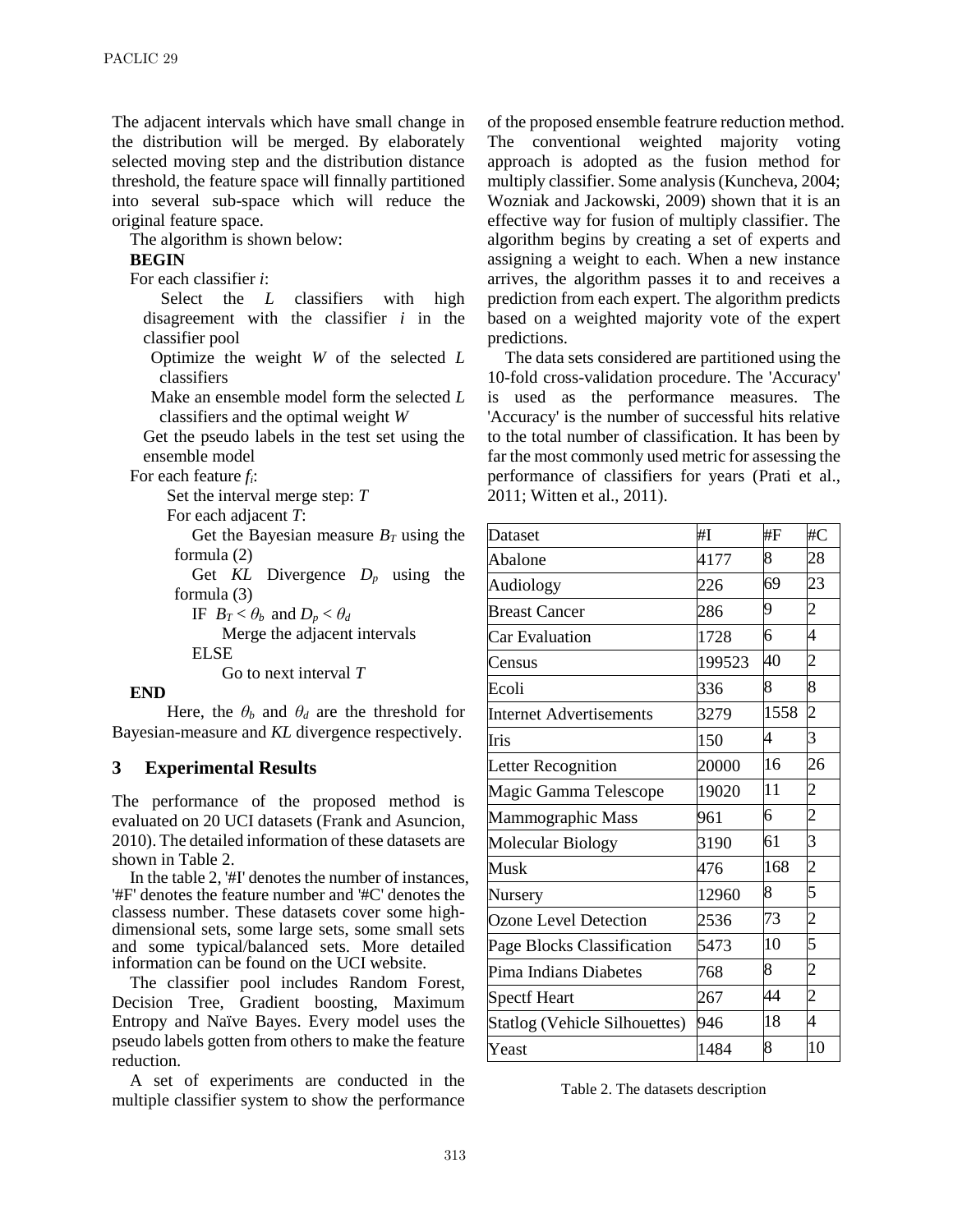The experimental results on very data set are shown on Table 3. Here, the proposed ensemble method is compared with the typical unsupervised method EW (Equal Width) and the typical supervised method Bayes (Bayesian). The experimental results show that the proposed ensemble method outperform the conventional method (Equal Width and Bayesian) on almost all data set except the 'Iris' data set.

By analysis of the size of dataset, we found that the dataset size will impact the performance. Take the 'Iris' as example, there are only 150 instances in this dataset which lead to a small feature space (only 22 unique values for the first feature). There is little hint to make the feature reduction. It is very difficult to put them into several bins.

| Dataset              | EW    | <b>Bayes</b> | Ensemble |
|----------------------|-------|--------------|----------|
| Abalone              | 87.86 | 88.62        | 89.58    |
| Audiolog             | 59.13 | 59.6         | 60.06    |
| <b>Breast Cancer</b> | 90.6  | 91.65        | 92.21    |
| Car Evaluation       | 84.24 | 85.12        | 86.19    |
| Census               | 84.04 | 84.39        | 86.53    |
| Ecoli                | 77.5  | 78.35        | 78.89    |
| Internet             | 64.09 | 64.64        | 65.85    |
| Iris                 | 95.5  | 94.25        | 94.25    |
| Letter               | 87.59 | 88.21        | 90.26    |
| Magic                | 86.72 | 87.82        | 90.09    |
| Mammographic         | 67.6  | 68.05        | 69.01    |
| Molecular            | 70.89 | 71.64        | 72.83    |
| Musk                 | 84.42 | 84.61        | 85.35    |
| Nursery              | 83.59 | 84.29        | 86.05    |
| Ozone                | 73.02 | 73.26        | 74.95    |
| Page                 | 83.72 | 84.16        | 85.63    |
| Pima                 | 69.07 | 69.52        | 70.61    |
| <b>Spectf Heart</b>  | 80.57 | 80.72        | 81.19    |
| Statlog              | 89.05 | 89.35        | 90.61    |
| Yeast                | 60.99 | 61.84        | 62.65    |

Table 3. The experimental results

Since the feature space reduction is conducted on the feature space for each classifier. To further investigate the performance of the proposed feature reduction method, the compared experiments on each single classifier are also conducted to show the effect of the proposed method. Here, we take the Equal Width as the baseline method and the relative difference is taken as the evaluation measure.

The relative difference is calculated as:

$$
\frac{Accuracy_{ref} - Accuracy_{baseline}}{Accuracy_{baseline}}
$$
\n(9)

Here, the *Accuracybaseline* is the accuracy of EW on each dataset. The *Accuracyref* is the accuracy of Bayesian and the proposed ensemble method.

Figure  $1 \sim 6$  show the experimental results on each individual classifier (Random Forest, Decision Tree, Gradient boosting, Maximum Entropy and Naïve Bayes). Here, the baseline method is Equal Width. The blue line is the relative difference of Bayesian method comparing with the baseline. The red line is the relative difference of the Ensemble method. The x-axis shows the name of the selected datasets which are sorted by the size. The smallest dataset is 'Iris' which only has 150 instances while the largest dataset is the ' Census' dataset which has 199,523 instances.



Figure 1. The experimental results on Random Forest

From Figure 1, we see that for Random Forest classifiers, the more data, the better performance. More than 4% enhancement has been achived on the 'Census' dataset which has 199,523 instances. In most dataset, the proposed ensemble method and Bayesian method are better than the unpervised method Equal Width. When the dataset is small, the performance is not so satisfied. For example, the ensemlbe method and Bayesian method worse than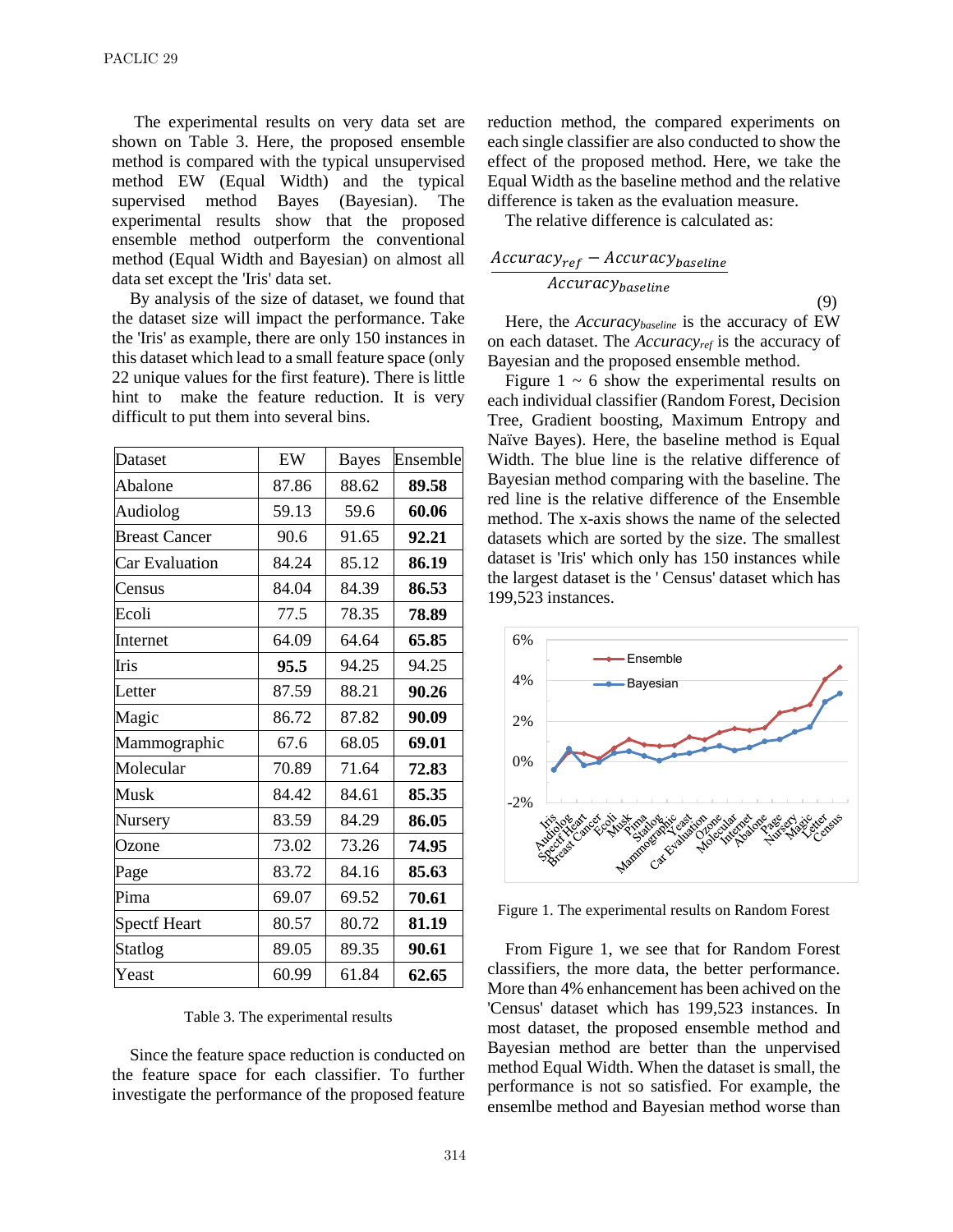the Equal Width method on the 'Iris' dataset. Also we can see that, when the dataset is small, the ensemble method can not beat the Bayesian method (' Audiolog ': 226 instances).



Figure 2. The experimental results on Decision Tree

Figure 2 shows the experimental results using Decision Tree classifier. We can see that the same trend as shown on the Random Forest. The highest enhancement is about 5% which is a little high than Random Forest. It is also gotten from the 'Census' dataset.



Figure 3. The experimental results on Gradient Boosting

Figure 3 shows the experimental results using Gradient Boosting classifiers. It's similar with the Rodom Forest and Decision Tree. For Gradient Boosting classifier, the ensemble method also does not performance well on the small datasets.



Figure 4. The experimental results on Maximum Entropy

Figure 4 shows the experimental results using Maximum Entropy classifier. The proposed ensemble method achived about 8% enhancement when the dataset is large ('Census': 199,523 instances). However, the performance also fluctuant when the dataset is small. It become stable when the dataset size is larger than 500. This may because the ensemble method need more data to measure the distribution divergence between training set and test set.



Figure 5. The experimental results on Na  $\ddot{v}$ e Bayes

Figure 5 shows the experimental results using Naïve Bayes classifier. The enhancement is also great (more than 6%). It is more fluctuanct than the Maximum Entroyp classifier when the dataset is small.

To further investigate the performance on different data size. A set of experiments on 'Census'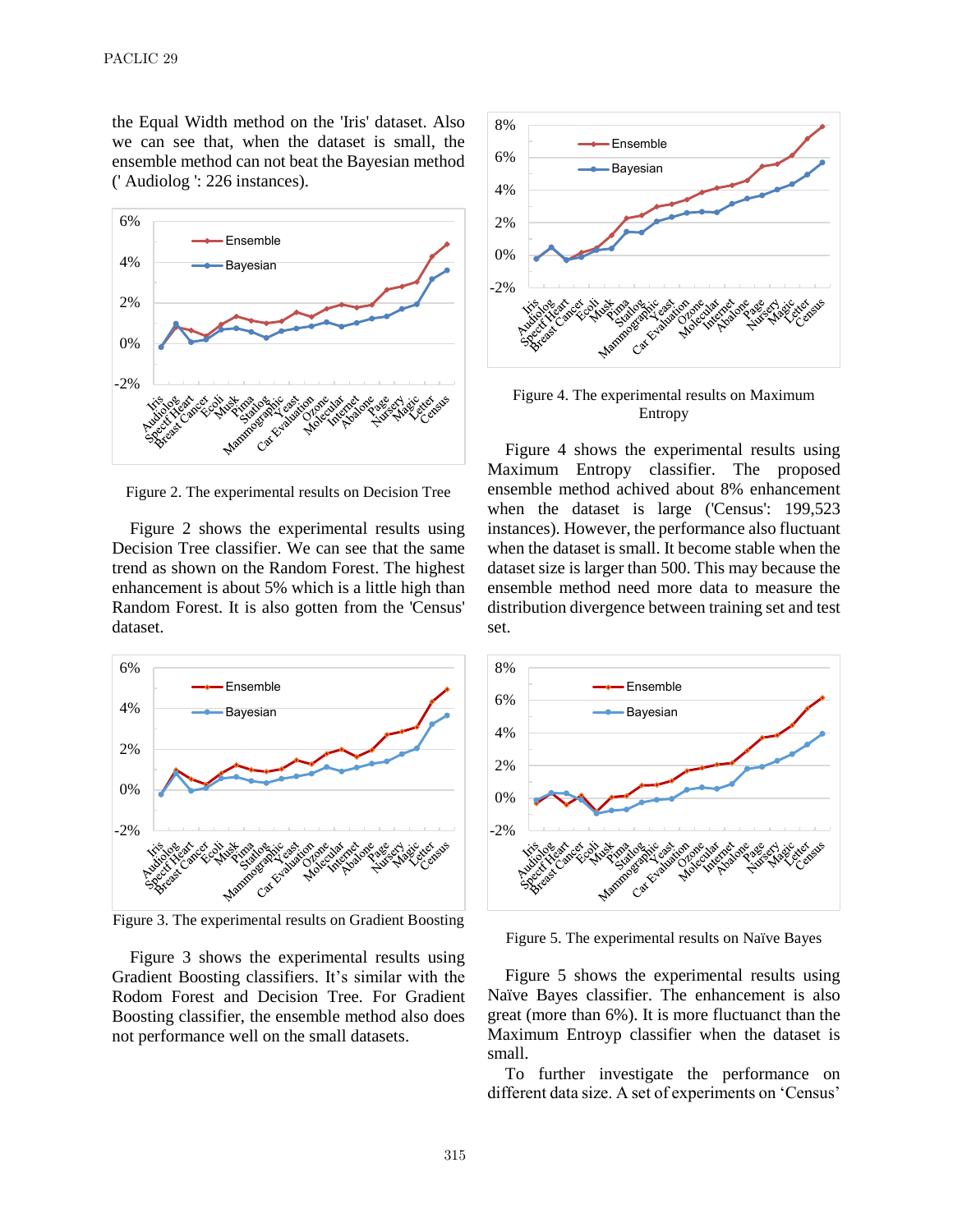dataset are conducted. The sub-datasets range from 50 to 190,000 are extracted from the whole dataset. The experiments are intend to compare the performance of EW, Bayesian and the proposed ensemble method. The experimental results are shown as the relative difference with the baseline method (Equal Width method).

Figure 6 shows the experimental results. The xaxis shows the size of each sub-datasets. The y-axis shows the relative difference. The expeirments are conducted in the multiply classifier scenario, that is the finnal predciton is made by the ensemble classifier. We can see that the total enhancement is not higher than the Maximum Entropy or the Naïve Bayes classifier. This is because the fusion procedure highly depends on the diversity among the classifiers. It can't get the highest enhancement as the single classifier.

When the data size is small, both the proposed ensemble and Bayesian method cannot get good performance. For example, when the data size is less than 100, the ensemble and Bayesian methods are worse than EW. It is because that the Bayesian method needs to make statistic on the training set. The ensemble method need more data to calculate the distribution difference between training set and test set. From the Figure 6, we can see that, even there are about 1,000 samples, the ensemble method cannot get great enhancement in comparison with the Bayesian method. The ensemble method is worse than Bayesian method when the data size is small than 200. With the bigger dataset, the ensemble method performance better, about 4% enhancement can be achieved.





### **4 Conclusions and Future Work**

In this study, we propose a feature reduction method which uses ensemble approach to get the pseudo labels and utilize the pseudo labels to supervise the feature reduction procedure. The experiments conducted on different type of datasets compared the proposed method with the conventional feature reduction methods. The experimental results shown the effectiveness and efficiency of the proposed method.

The future work includes the scheme on selecting the candidate models for getting the pseudo labels. The measurement on distribution difference between training set and test set also need to be explored. How to improve the performance on small datasets is also research topic.

#### **References**

- Bai Q. X., Lam H. and Sclaroff S. 2014. A Bayesian Framework for Online Classifier Ensemble. The 31st International Conference on Machine Learning, pages 1584-1592, Beijing, China, 2014.
- Bay S. D. 2001. Multivariate Discretization for set Mining. Knowledge information Systems, Vol. 3, pp 491-512
- Breiman L. 1996. Bagging predictors. Machine Learning, 24(2), 1996, 123-140
- Brown G., Wyatt J., Harris R. and Yao X. 2005. Diversity creation methods: a survey and categorization. Journal of Information Fusion 6(1), 2005, 5–20.
- Choudhary A., and Saraswat J. K. 2014. Survey on Hybrid Approach for Feature Selection. International Journal of Science and Research, 3(4), 438-439.
- Combarro E. F., Montan E.,  $D'$  Iaz I., Ranilla J., and Mones R. 2005. Introducing a Family of Linear Measures for Feature Selection in Text Categorization. IEEE Transactions on Knowledge and Data Engineering, Vol. 17, No. 9, pp. 1223-1232
- Dietterich T. 2000a. Ensemble methods in machine learning, in: Multiple Classifier Systems. Lecture Notes in Computer Science, vol. 1857, Springer, Berlin, Heidelberg, 2000, 1–15.
- Dietterich T. 2000b. An experimental comparison of three methods for constructing ensembles of decision trees: Bagging, boosting and randomization. Machine Learning, 40(1), 2000, 1-22.
- Dougherty J., Kohavi R., and Sahami M. 1995. Supervised and unsupervised discretization of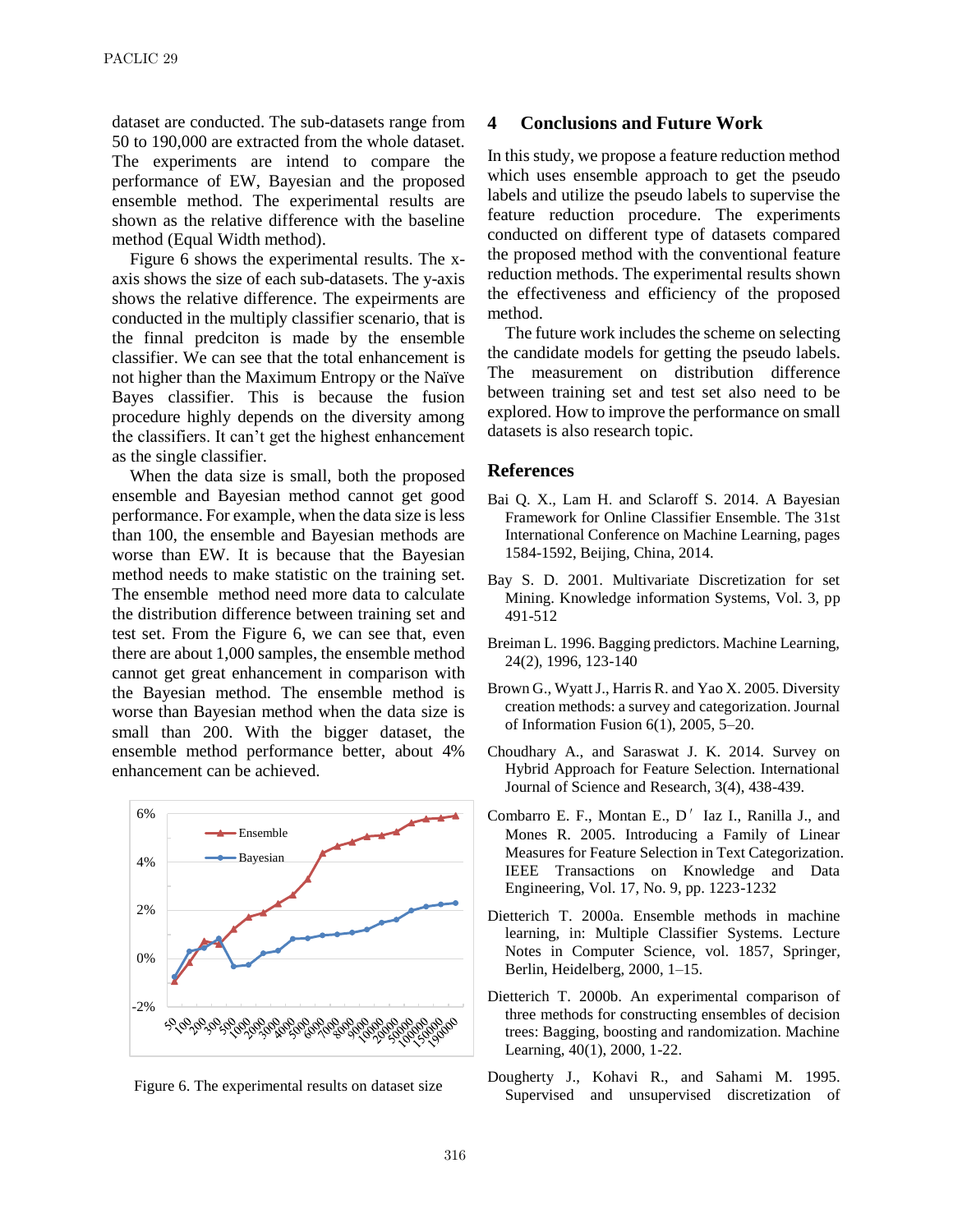continuous features. In Machine learning: proceedings of the twelfth international conference, Vol. 12, pp 194-202

- Ferreira A. J. and Figueiredo M. A. T. 2012. An unsupervised approach to feature discretization and selection. Pattern Recognition 45(2012), pp. 3048– 3060
- Frank A. and Asuncion A. 2010. UCI machine learning repository, http://archive.ics.uci.edu/ml.
- Freund Y. and Schapire R. E. 1997. A decision-theoretic generalization of on-line learning and an application to boosting. Journal of computer and system sciences, 55(1), 1997, 119-139.
- Gama J., zliobaite I., Bifet A., Pechenizkiy M. and Bouchachia A. 2014. A survey on concept drift adaptation. ACM Computing Surveys 46.4 (2014): 44.
- Gao L. J. and Chien B. C. 2012. Feature Reduction for Text Categorization Using Cluster-Based Discriminant Coefficient. In Technologies and Applications of Artificial Intelligence (TAAI), 2012 Conference on (pp. 137-142). IEEE.
- Garcia S., Luengo J., Sez J., Lpez V. and Herrera F. 2013. A survey of discretization techniques: Taxonomy and empirical analysis in supervised learning. IEEE Transactions on Knowledge and Data Engineering 25, pp. 734–750.
- Ho T. 1998. The random space method for constructing decision forests. IEEE Transactions on Pattern Analysis and Machine Intelligence, 20:8, 1998, 832– 844.
- How B. C. and Kiong W. T. 2005. An examination of feature selection frameworks in text categorization. In AIRS'05: Proceedings of 2nd Asia information retrieval symposium, PP 558–564.
- Kerber R. 1992. ChiMerge: Discretization of Numeric Attributes. Proc. Nat'l Conf. Artifical Intelligence Am. Assoc. for Artificial intelligence, pp 123-128
- Kuncheva L. 2004. Combining Pattern Classifiers: Method and Algorithms, Wiley Interscience, 2004
- Kuncheva L. and Whitaker C. 2003. Measures of diversity in classifier ensembles and their relationship with the ensemble accuracy. Machine Learning, 51:181-207, 2003.
- Jiang F., Zhao Z., and Ge Y. 2010. A Supervised and Multivariate Discretization Algorithm for Rough Sets. Proc. Fifth Int'l Conf. Rough Set and Knowledge Technology (RSKT), pp. 596-603
- Li L., Hu Q., Wu X. and Yu D. 2014. Exploration of classification confidence in ensemble learning. Pattern Recognition, 47(9), 2014, 3120-3131.
- Li R. P. and Wang Z. O. 2002. An Entropy-based Discretization Method for Classification Rules with Inconsistency Checking. Proc. First Int'l Conf. Machine Learning and Cybernetics. pp 243-246
- Liu H. and Setiono R. 1997. Feature selection via discretization. IEEE transactions on knowledge and data engineering, Vol 9, No. 4, 642-645
- Liu Y. Yao X. and Higuchi T. 2000. Evolutionary ensembles with negative correlation learning. IEEE Transactions on Evolutionary Computation, 4, 2000, 380-387
- Jin R., Breitbart Y. and Muoh C. 2009. Data Discretization Unification. Knowledge and Information Systems, Vol. 19, pp 1-29
- Ng H. T., Goh W. B., and Low K. L. 1997. Feature selection, perceptron learning, and a usability case study for text categorization. In SIGIR '97: Proceedings of the 20th annual international ACM SIGIR conference on Research and development in information retrieval, PP 67–73
- Prati R.C., Batista G.E.A.P.A., and Monard M.C. 2011. A Survey on Graphical Methods for Classification Predictive Performance Evaluation, IEEE Trans. Knowledge and Data Eng., Vol. 23, No. 11, pp. 1601- 1618, Nov. 2011, doi: 10.1109/TKDE.2011.59.
- Quinlan J. R. 1996. Bagging, boosting, and C4. 5. In AAAI/IAAI, Vol. 1, 1996, 725-730
- Reif M. and Shafait F. 2014. Efficient feature size reduction via predictive forward selection, Pattern Recognition(2014), Vol. 47, PP 1664-1673
- Robati, Z., Zahedi, M., and Fayazi Far, N. 2015. Feature Selection and Reduction for Persian Text Classification. International Journal of Computer Applications, 109(17), 1-5.
- Schapire R. E., Freund Y., Bartlett P. and Lee W. S. 1998. Boosting the margin: A new explanation for the effectiveness of voting methods. Annals of statistics, 1998, 1651-1686.
- Schapire R. E. and Singer Y. 1999. Improved boosting algorithms using confidence-rated predictions. Machine learning, 37(3), 1999, 297-336.
- Shawe-Taylor J. and Cristianini N. 1999. Robust bounds on generalization from the margin distribution. The 4th European Conference on Computational Learning Theory, 1999.